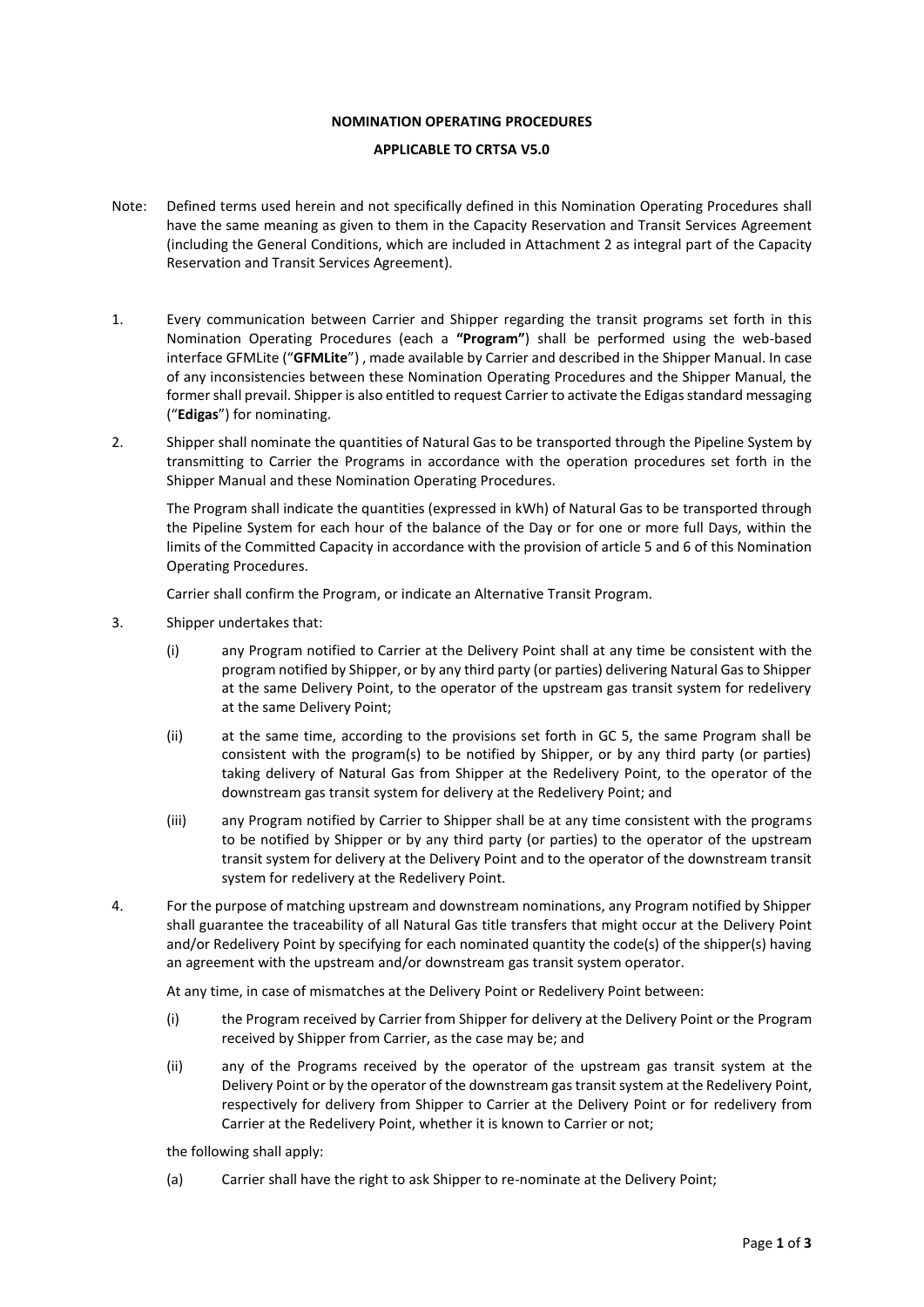(b) if Shipper does not re-nominate within the permitted 2 hour before delivery lead time after it has received Carrier's notice, Carrier, without prejudice to any other remedy available, reserves the right to set the Program made by Shipper to the lowest value (at an hourly level). For avoidance of any doubt, Shipper acknowledges that Carrier reserves the right to agree directly with the upstream/downstream operator the most appropriate way of settling said mismatch in case it occurs after the above mentioned deadline for re-nomination. Carrier shall promptly notify Shipper through the system of the result of such settlement; and

Shipper shall indemnify Carrier from and against any loss, damage and cost incurred in the attempt of fulfilling the Program notified by Shipper to Carrier, regardless of any action undertaken by Carrier in case of mismatches pursuant to this section 4.

The performance of any other transit service through the Pipeline System shall be in no case affected by any such mismatch. Shipper acknowledges and agrees that Carrier shall be entitled to take any and all technical measures available to it to prevent any possible mismatch of nominations.

### **5. Deadline for Day Ahead Nomination**

In accordance with the operating procedure set forth in the Shipper Manual, Shipper shall transmit to Carrier a Program expressed as daily nomination (the "**Daily Initial Day Ahead Nomination**") valid for a given Day ("**Dayi**") not later than 14:00 of the preceding Day ("**Dayi-1"**), expressed as follows:

- A daily value which will be split by GFMLite in 24 uniform hourly values (or the remaining hours in case of the balance of the Day).

- 24 (or 23 or 25 as the case may be) potentially profiled hourly values for the Day (or for the remaining hours in case of the balance of the Day) in case the Committed Capacity allows for Within-Day Renomination as defined at article 6 of these Nomination Operating Procedures.

- 24 (or 23 or 25 as the case may be) flat hourly values for the Day in case the Committed Capacity does not allow for Within-Day Renomination.

By 19:00 of Dayi-1, Shipper may update its Daily Initial Day Ahead Nomination for the Dayi by transmitting to Carrier a revised transportation Program ("**Daily Final Day Ahead Nomination**")

If Shipper does not update its Daily Initial Day Ahead Nomination, the Daily Final Day Ahead Nomination will be equal to the Daily Initial Day Ahead Nomination.

In the event Shipper has not submitted neither a Daily Initial Day Ahead Nomination nor a Daily Final Day Ahead Nomination, no Natural Gas will be transported on the relevant Dayi.

Provided that Shipper has submitted, for the Dayi, a Daily Final Day Ahead Nomination in accordance with the terms of this Nomination Operating Procedures, Carrier shall:

- (i) either confirm the acceptance of the Daily Final Day Ahead Nomination to Shipper by transmitting not later than 5:00 of the Dayi-1 a confirmed Daily Nomination (a "**Confirmed Daily Nomination**"), which shall be considered the Daily transit Program (the "**Daily Transit Program**"); or,
- (ii) reject the Daily Final Day ahead Nomination and submit to Shipper an Alternative Transit Program not later than 5:00 of the Dayi-1.

#### **6. Deadline for Within-Day Renomination**

Where allowed under the Agreement, Shipper may submit a revised transportation Program after 19:00 Dayi-1 ("**Within-Day Renomination**"). Within-Day Renomination will only be accepted by Carrier for flows which start no earlier than 2 (two) hours after the 1 (one) hour window (the "**Renomination Window**") during which Shipper submitted such Within-Day Renomination.

Provided that Shipper has submitted, for the Dayi, a Within-Day Renomination in accordance with the terms of this Nomination Operating Procedures, Carrier shall:

(i) either confirm the acceptance of the Within-Day Renomination to Shipper by transmitting not later than 1 (one) hour before the start of the Within-Day Renomination a revised confirmed